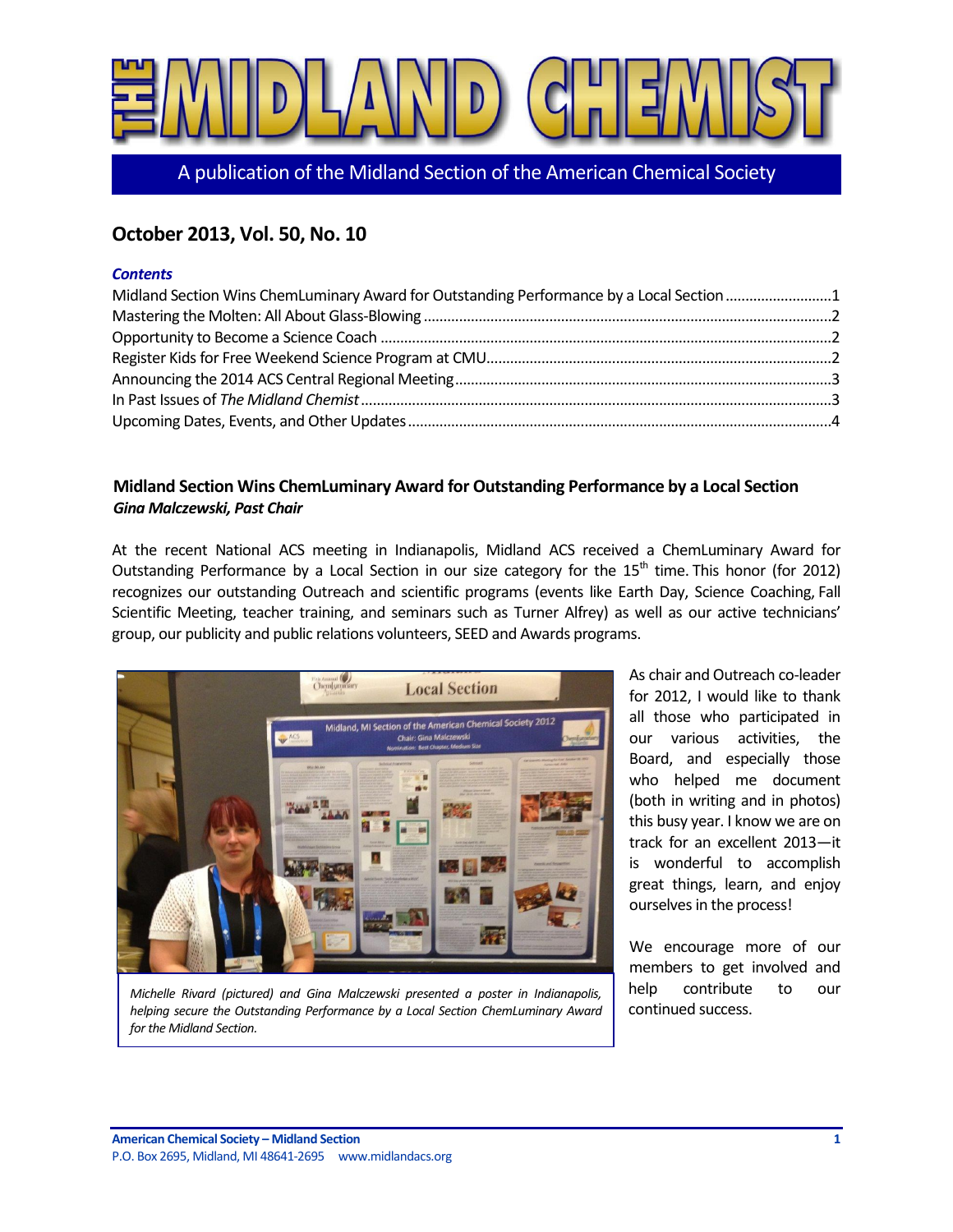<span id="page-1-0"></span>**Mastering the Molten: All About Glass-Blowing** *Gina Malczewski, Past Chair / Outreach*



# <span id="page-1-1"></span>**Opportunity to Become a Science Coach** *Eva Li, Midland Section ACS Publicity Chair*

Share your expertise and enthusiasm for science with an elementary, middle, or high school teacher in your community by becoming an ACS Science Coach. In this year-long volunteer role, you'll work directly with a classroom teacher to support science learning. Together, you and the teacher will decide how to best combine your time and talents. If approved, ACS will donate \$500 to the school to support your efforts. Find out more a[t www.acs.org/ScienceCoaches.](http://www.acs.org/ScienceCoaches)

# <span id="page-1-2"></span>**Register Kids for Free Weekend Science Program at CMU** *Jason Suhr, Mid-Michigan Technician Group Chair*

Registration is now open for Weekend Science @ CMU Fall 2013, a free program where children in grades 3 through 6 collaborate with others and develop central scientific concepts and inquiry skills through engaging activities in science. This semester's dates and topics include: Saturday, Nov. 2 — The Science of Insects;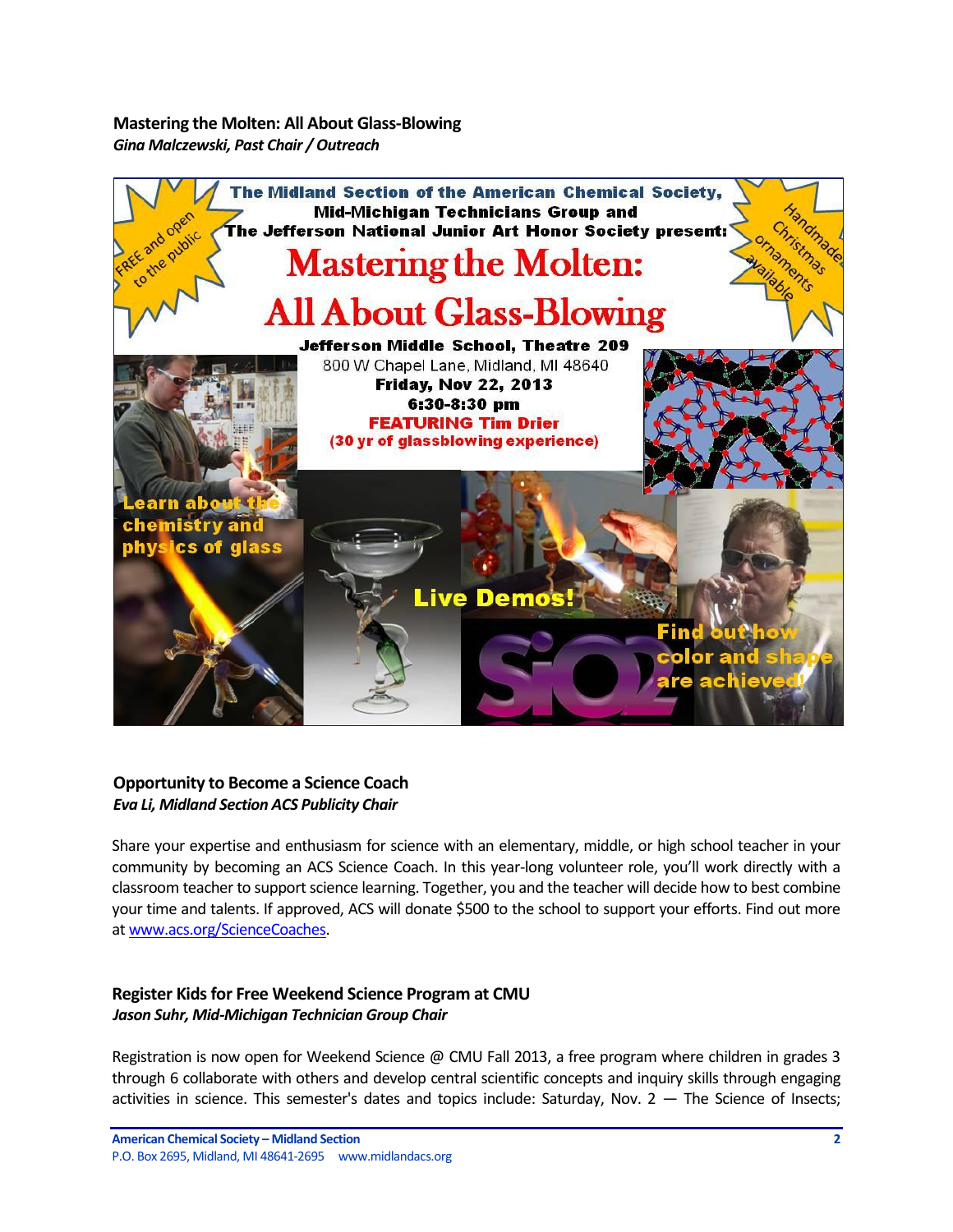Saturday, Nov. 9 — The Science of Basic Electronics; Saturday, Nov. 16 — The Science of Solids, Liquids and Gases; Saturday, Nov. 23 — The Science of Cool.

To learn more or to register, contact Kevin Cunningham at cunni1kd@cmich.edu or ext. 3386.

# <span id="page-2-0"></span>**Announcing the 2014 ACS Central Regional Meeting** *Matt Grandbois, Secretary*



## <span id="page-2-1"></span>**In Past Issues of** *The Midland Chemist Wendell L. Dilling, Midland Section Director and Historian*

#### **40 Years Ago**

In *Saginaw Valley College*: "National and Midland Section officers of the American Chemical Society will participate in the Saginaw Valley College Tenth Anniversary program November 27 at the college. Charles Benson Branch, president of The Dow Chemical Company, will be the speaker at a program in which the ACS officially will recognize the ACS certification of the SVC Chemistry Department program."